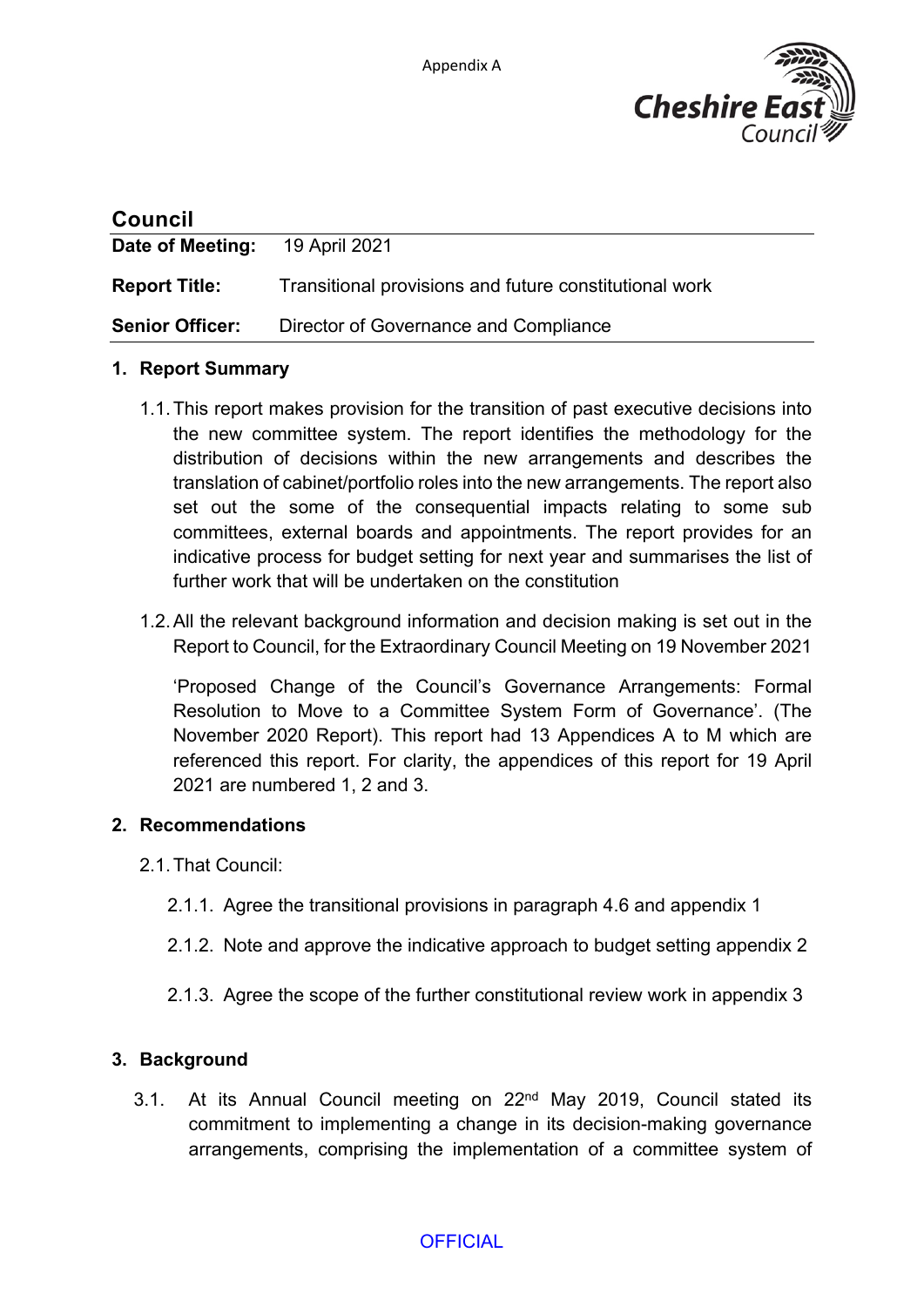governance, subject to a legally and constitutionally robust process being in place to facilitate this.

- 3.2. On 19th November 2020, Council resolved to cease operating the existing Leader and Cabinet model of governance, and to implement a committee system of governance; this will take effect from the Annual Council meeting in 2021. This is currently proposed for the 12 May 2021.
- 3.3. In summary Council agreed policy approach that overall engagement with residents and councillors could be improved. The political solution adopted to achieve greater inclusivity was to change the governance structure of the Council to a committee system.
- 3.4. Council confirmed the five design principles as set out in appendix G of The November 2020 Report:

**Openness** Quick efficient decision making Affordability Legal requirements A modern committee system

- 3.5. Council also resolved to authorise the Director of Governance and Compliance to prepare in accordance with the principles agreed the necessary constitutional provisions associated with the new arrangements.
- 3.6. The administrative approach to deliver the Council's objectives must be legally compliant, it must be operationally practicable, enforceable in terms of governance, understandable to the public, officers, and members. Importantly the final product must reflect the initial design principles in paragraph. This report assists Council the administrative delivery of the transitional provisions, note the indicative administrative approach to the budget and agree the scope of additional work to be completed.

#### **4. Transitional provisions Appendix 1**

- 4.1. Whilst every effort has been made to facilitate a seamless transition to the new committee system in May 2021, it is prudent for Council to put in place general provisions which will remove any future uncertainty in respect of the changes which will be implemented, and issues which might subsequently arise following the transfer from an executive system, to a committee system of governance.
- 4.2. Since the Council was formed in 2009 each decision has been made under an executive model. Every decision made by any cabinet will create a legacy which extends past the implementation of the committee system. The Council must be certain that previous decisions and any action or activity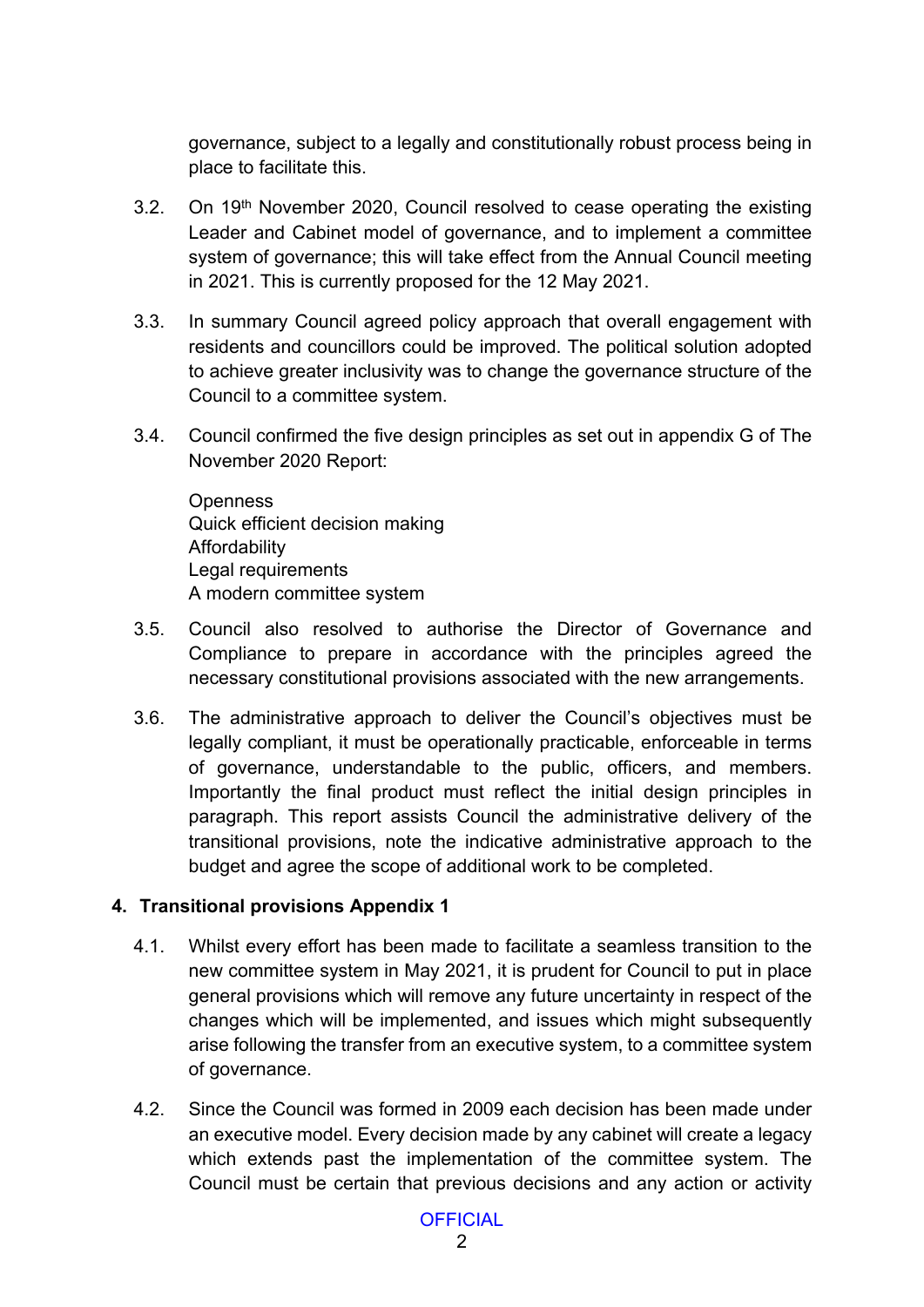under those decisions may continue under the new arrangements. Any matter in progress which involves a decision of the Council's Cabinet or is delegated to a Portfolio Holder or officer is resolved in using the principles in appendix 1. This for example, could apply to the delegation of powers by the Cabinet to a Portfolio Holder, or to an officer in consultation with a Portfolio Holder. Provision must be made for such delegation to operate effectively in the absence of a Portfolio Holder.

- 4.3. A further example might be that of a matter which Council had resolved to be considered by an overview and scrutiny committee. Provision must be made for the matter to continue to be considered in the light of the absence of overview and scrutiny committees.
- 4.4. Provision also needs to be made for the continuity of the work of various bodies, appointed by the Council, or attended by the Council, after May 2021. Such bodies may have members who are nominated by the Leader or Cabinet; for example, the Health and Wellbeing Board.
- 4.5. Council should also provide certainty for those Members appointed to the large number of its partner outside organisations, and for the organisations themselves, by making provision for the continuation of appointments. This provision should continue until the next appropriate review date, whether that be the next Annual Council meeting date, or the regular review of most outside organisation appointments, which takes place after the local elections.
- 4.6. This report, therefore, seeks a recommendation of the Constitution Committee to Council in respect of the following miscellaneous matters:
	- 4.6.1. Any matter currently in progress which involves, or is reliant upon, the Council's Cabinet or executive members will continue to be progressed by the executive until Annual Council and thereafter by officers with the involvement of the appropriate service committee, or consultation with its chair as appropriate.
	- 4.6.2. Where any work of the Council's overview and scrutiny committees remains unfinished as at the date of the Council's Annual General Meeting in May 2021, the appropriate Director will be required to consult with the chair and deputy chair of the responsible service committee to decide whether and how such work should be progressed.
	- 4.6.3. Appendix 1 also sets out the approach to be applied to the realignment of sub committees within the new structures. The nature and continuation of the subcommittee will be then revisited by the parent committee at its inaugural meeting.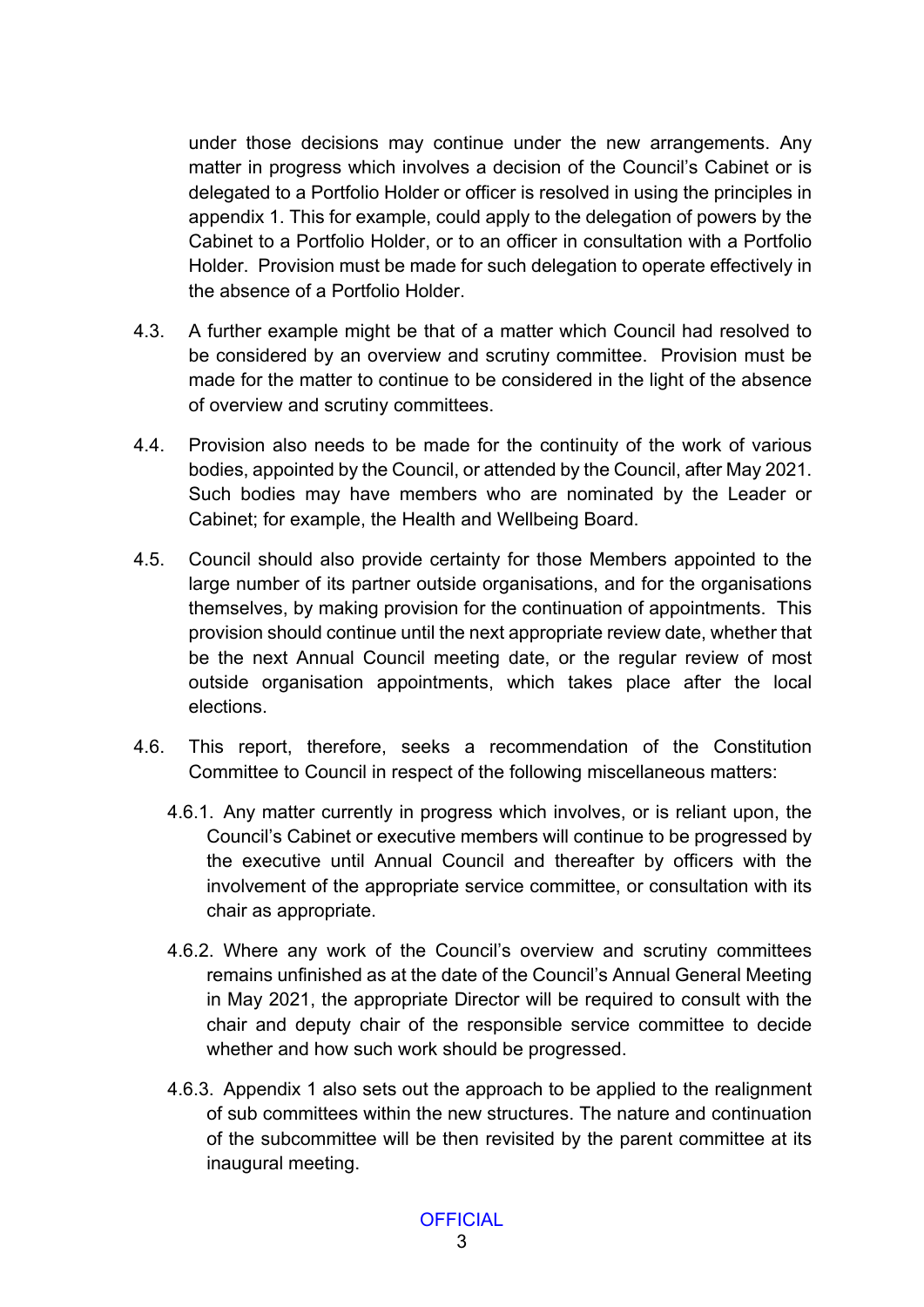- 4.6.4. Each Committee will also be asked to review the provisional workstream and calendar of meetings.
- 4.6.5. That existing outside organisation appointments shall continue until the next appropriate review date. Appointments may currently be made entirely on the basis of Cabinet membership, such appointees will, following the change to the committee system, be replaced by a member of the appropriate service committee.

### **5. Provisional approach to budget. Appendix 2**

- 5.1. The budget is and remains the responsibility of Council and primary budgetary responsibility rest with the Corporate Policy Committee (and Finance Sub-Committee) and the Chief Officers who are responsible for administering the budget. The Statutory obligations of the Chief Financial Officer to ensure, and if required impose, sound financial management controls is unchanged.
- 5.2. Service Committees will be constrained by the budgetary framework. Budgets have wherever practicable been aligned with service committees to facilitate expenditure assurance. Council wide budget control rests with the Corporate Policy Committee and Council. Committee members will receive further training on budget issues, but the fundamental principle is that officers are responsible for budget management; budgets are aligned to committees; committees do not hold 'a budget' but the Committee is responsible for assuring the budget is spent on delivering the objectives set out in the policy framework of the Corporate Plan.
- 5.3. The new budget process will provide each committee with a review of the midyear position and the opportunity to comment on future proposals relating to their areas which can be considered within the budgetary consultation process and will be considered by Corporate Policy Committee for recommendation to Council.

# **6. Ongoing workstreams to November 2021 Appendix 3**

6.1. The constitutional revision is a fundamental piece of work being undertaken by this council impacting on virtually all areas of business. The November 2020 Report at paragraphs 1.15 to 1.19 identified a significant number of strategic risks accompanying this change. The council has continued to manage the strategic response to the Covid-19 pandemic, and to understand, respond to and plan for recovery from an emergency that affects lives, health, care, education, businesses, livelihoods, culture and leisure.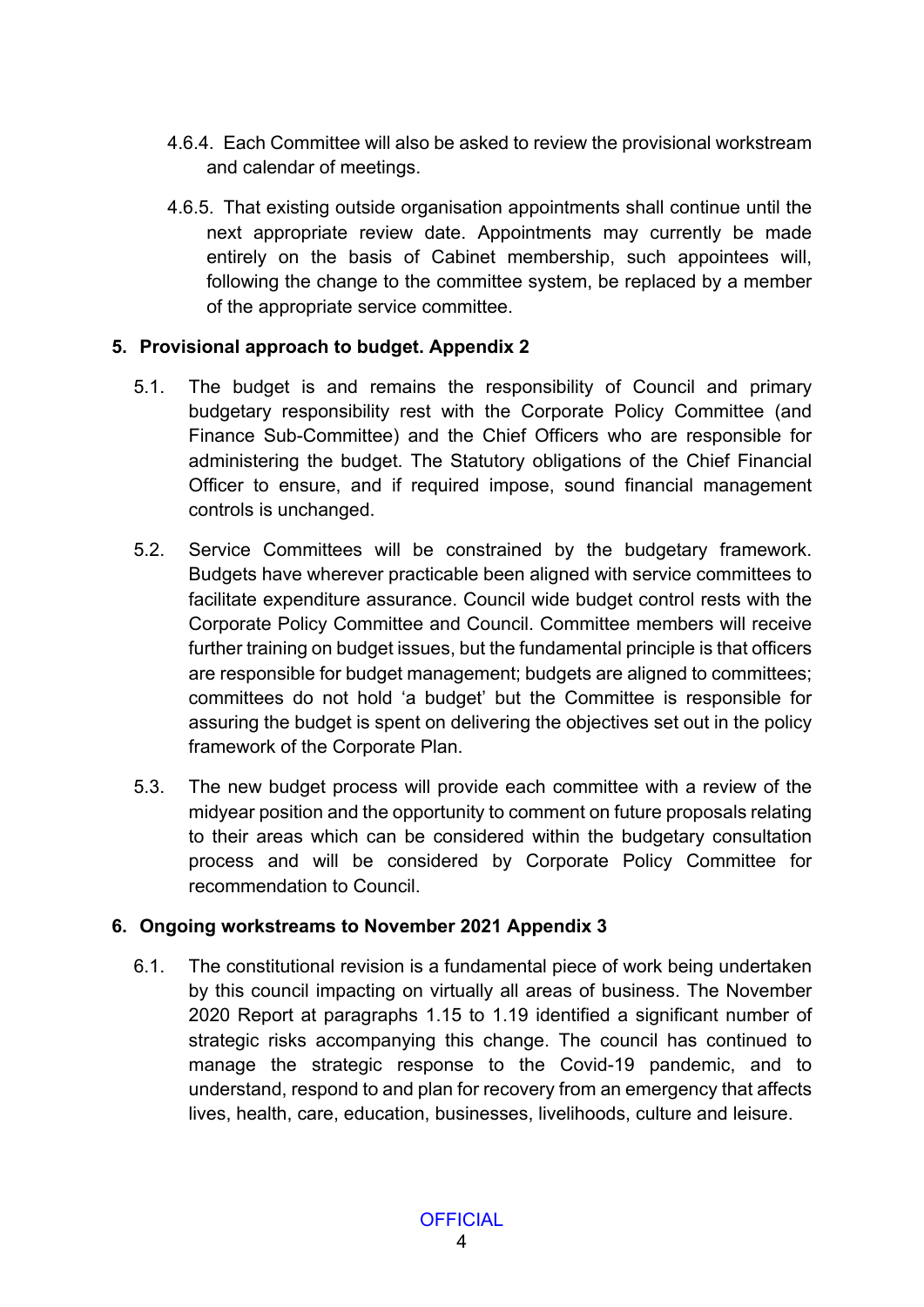- 6.2. The council has been operating in this emergency mode for more than 13 months and the next six months will continue to be challenging as the road map out of lock down is implemented and the plans on mitigating the impact of the pandemic on our residents are implemented.
- 6.3. Officer resources remain stretched and this is reflected in the phased approach being taken to implementation which remains the only major change facing the council that is entirely under its own control. The council has never before had to navigate through such high levels of uncertainty where it is difficult to forecast major issues even over the short term, for example at the time of drafting the mechanism to hold an 'in person' annual general meeting in May is unknown nor is it known how members will be able attend in person the inaugural May committees.
- 6.4. The statutory countdown has commenced and the committee system will start at the next Annual General Meeting, this must occur by the end of May 2021, (albeit the mechanism for holding such a meeting currently is unknown). Since November and allowing for a pandemic, new staff, Christmas and Easter it was necessary to phase the approach for commencement of the committee system into the 'must haves' (phase 1) and the consequential changes (phase 2) Appendix 3 represents a summary of the phase 2 work that must be undertaken. This approach was anticipated in recommendation 2.6 of the November 2020 Report which requires a further report to be presented for consideration at council by 12 November 2021.

# **7. Implications**

# 7.1. **Legal Implications**

7.1.1. It is imperative that a lawful and transparent decision-making process exists which translates the existing forms of decisions into the new style of governance. If Council remains silent on these issues the efflux of time will create issues of urgency and cost which require officers to act. This would be costly and defeat the design principles of openness.

### 7.2. **Finance Implications**

7.2.1. The clear decision making, and the adoption of a budget setting process is a necessity. A failure to set a budget due to a failure to agree an approach would result in statutory intervention. A failure to set a lawful budget may result in personal liability for Councillors. This process is designed to facilitate the setting of the budget, assist residents in understanding the process that will be followed and protect councillors.

### 7.3. **Equality Implications**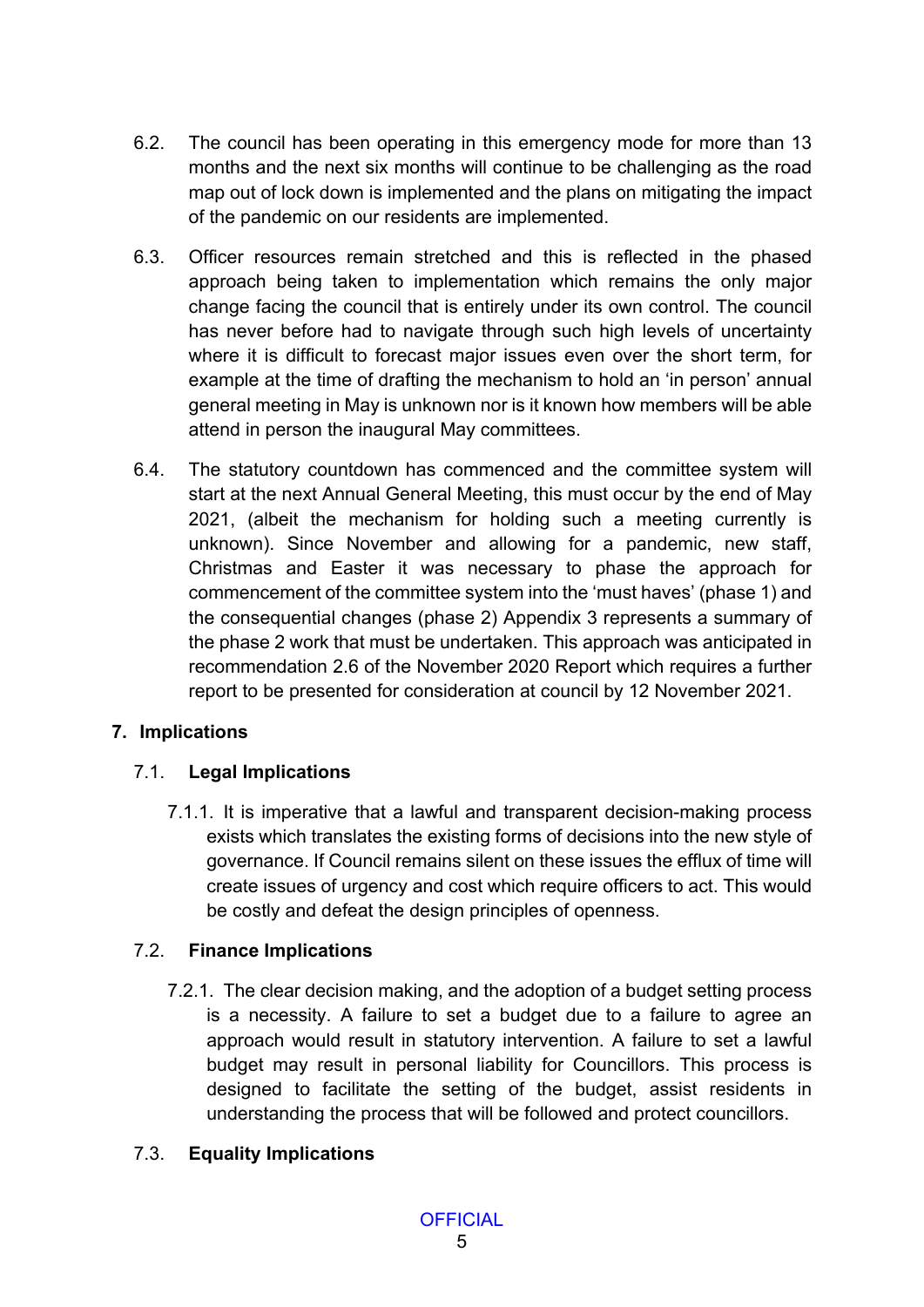7.3.1. There are no direct implications for equality. Every effort will be made to ensure the revised constitution is available is accessible formats.

### 7.4. **Human Resources Implications**

7.4.1. There are no direct implications for staff.

### 7.5. **Risk Management Implications**

7.5.1. The transitional provisions and future work streams form part of the wider risk management of the change of governance arrangements.

### 7.6. **Rural Communities Implications**

7.6.1. There are no direct implications for rural communities.

### 7.7. **Implications for Children & Young People**

7.7.1. There are no direct implications for children and young people.

### 7.8. **Public Health Implications**

7.8.1. There are no direct implications for public health.

#### **8. Ward Members Affected**

8.1. This report impacts on the functioning of the entire Borough.

#### **9. Consultation & Engagement**

9.1. A recommendation from the constitution committee.

#### **10.Access to Information**

10.1. Additional, supporting information is available to member on the committee system share point site.

### **11.Appendices**

- 11.1. Appendix One-Schedule of Transitional Provisions
- 11.2. Appendix Two-Indicative Budget Setting Process
- 11.3. Appendix Three-Phase 2

### **12.Contact Information**

12.1. Any questions relating to this report should be directed to the following officer:

Name: David Brown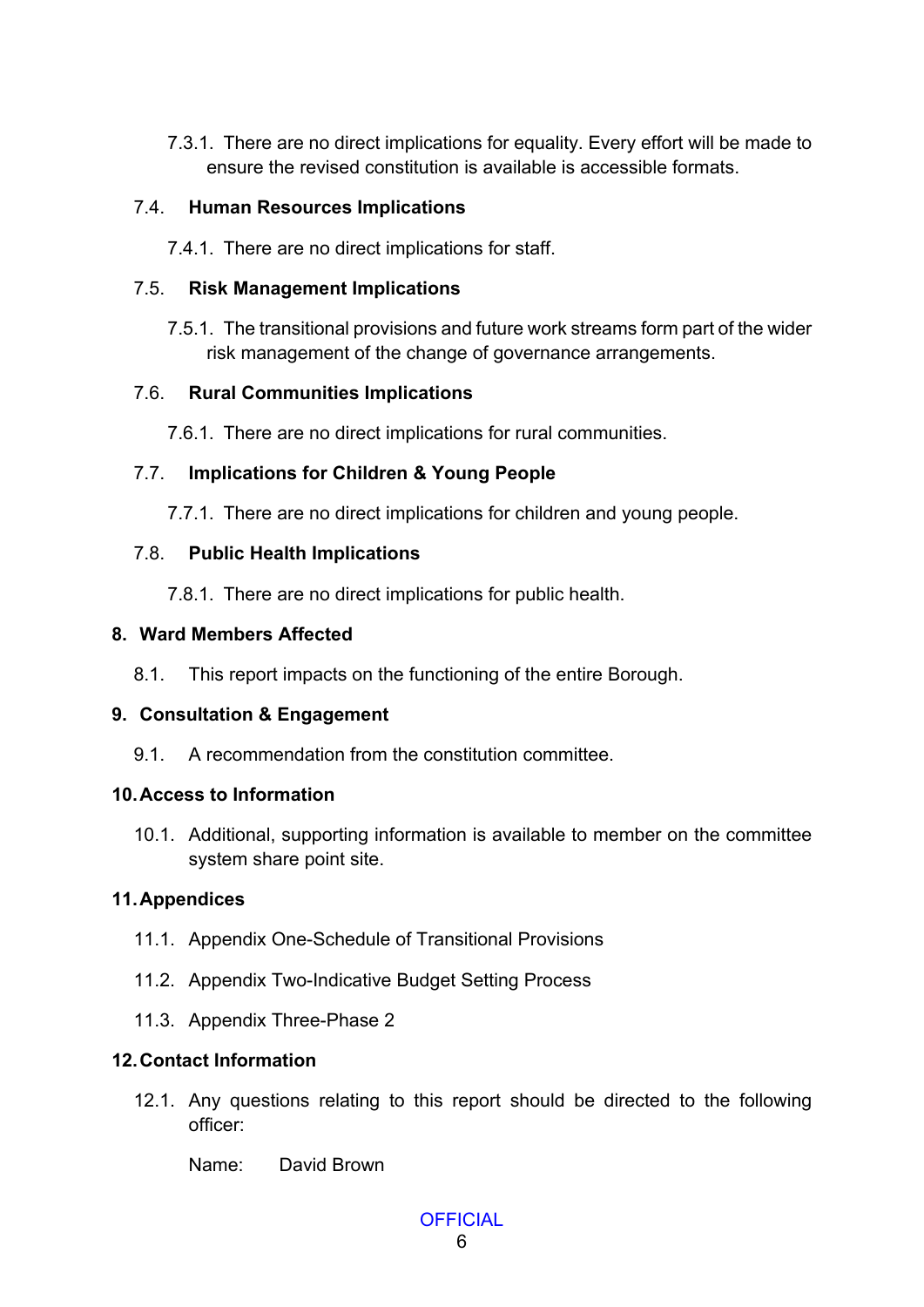Job Title: Director of Governance and Compliance

Email: [david.c.brown@cheshireeast.gov.uk](mailto:david.c.brown@cheshireeast.gov.uk)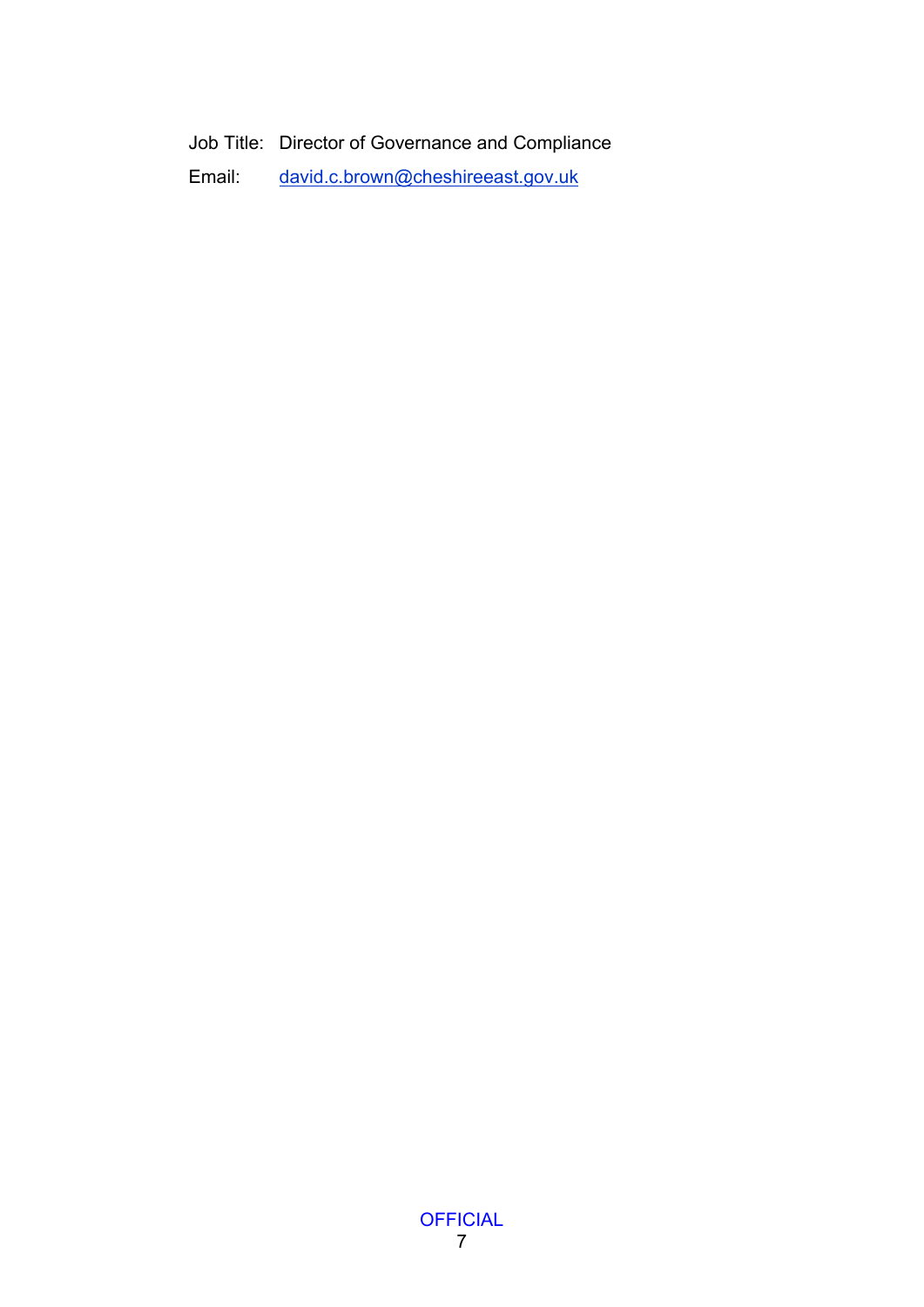#### Schedule of Transitional Provisions

#### **General Provisions Cabinet**

Any matter in progress which involves a decision of the Council's Cabinet will continue to be progressed for decision by the appropriate service committee.

The Head of Democratic Services and Governance will allocate matters to appropriate service committees in accordance with their terms of reference. Where a matter appears to be relevant to more than one service committee, it will be allocated to the service committee which the Head of Democratic Services and Governance determines is the most appropriate.

#### **General Provisions Portfolio Holder**

Where Cabinet delegated the making of any decision to an individual Cabinet member, that decision will be allocated to the appropriate service committee, by the Head of Democratic Services and Governance in accordance with the following principles:

Matters to be decided by the relevant committee

- a) Any matter of policy
- b) Any matter requiring a decision in respect of a material<sup>1</sup> budget increase or decrease in relation to the original decision
- c) Any matter relating to material service increase or decrease in relation to the original decision
- d) Any matter not within the scope of the Corporate Plan or the current MTFS

Matters to be decided by the relevant Executive Director/ Director:

Any other matter previously delegated to a member of Cabinet/Portfolio Holder.

#### Reason

Full Council has stated the implementation of the committee system is based on an approach of minimum additional cost. Therefore, the number of additional papers or meetings arising from delegated Portfolio Holder decisions should be minimised.

#### **Portfolio Holder consultation**

Where a decision is delegated to an officer but requires consultation with an executive member, the matter remains delegated to the relevant officer. Consultation will be with the chair of the appropriate service committee<sup>2</sup>.

<sup>&</sup>lt;sup>1</sup> Material budget change is determined by the Chief Finance Officer and a material service change by the Chief Executive.

<sup>&</sup>lt;sup>2</sup> It is not possible for the committee chair to re-consider or revisit the original decision.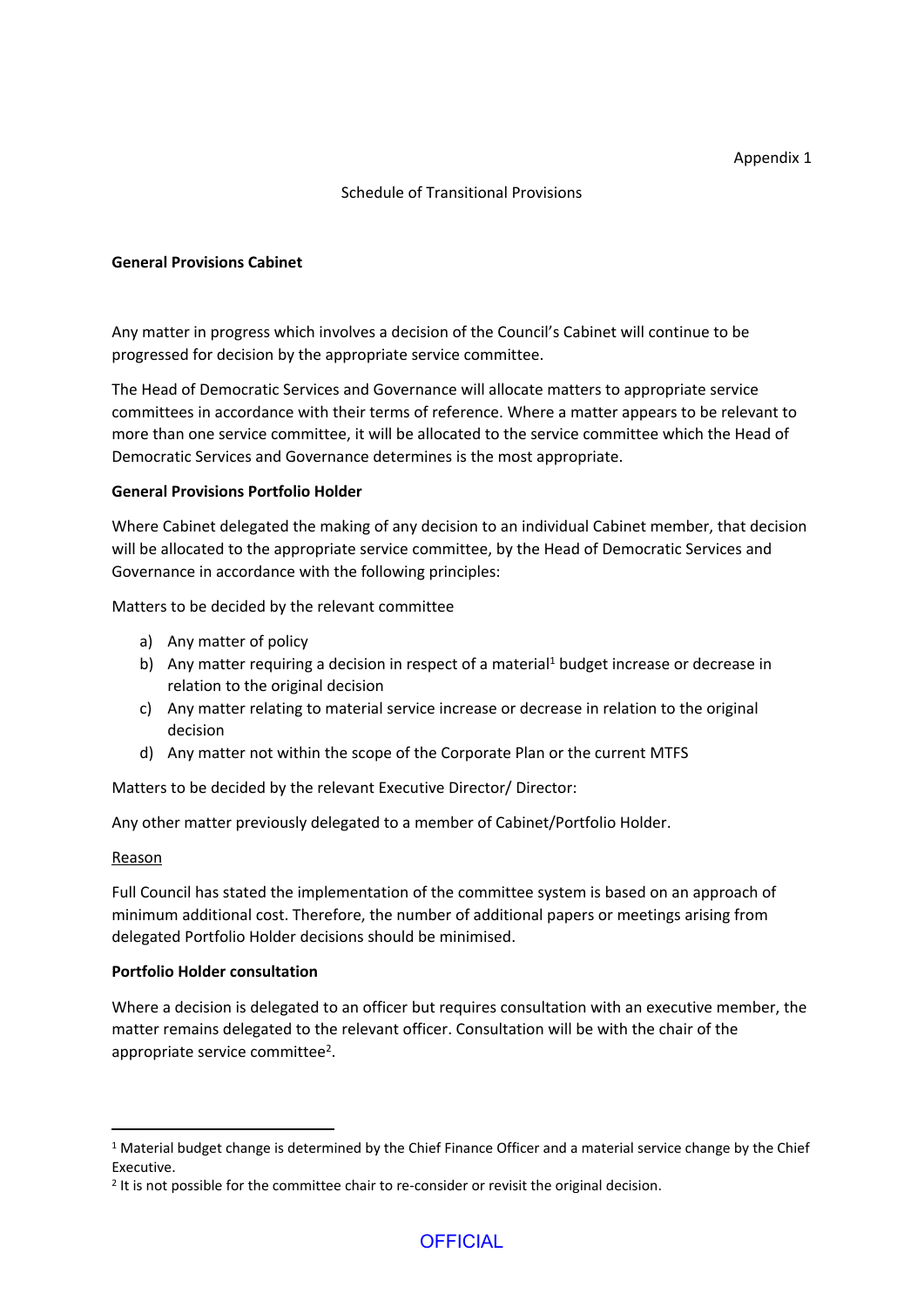#### **General Provisions in respect of Scrutiny**

Save where work relates to the remaining terms of reference of the Scrutiny committee , where any other work of the Council's existing overview and scrutiny committees remains unfinished as at the date of the Council's Annual General Meeting in 2021, the Head of Democratic Services and Governance will allocate the work to the forward plan of the appropriate service committee and the appropriate Director will be required to consult with the chair and deputy chair of the service committee to determine whether and how such work should be progressed and the Head of Democratic Services and Governance will amend the forward plan.

#### **Cabinet 4 May 2021**

If any decision of Cabinet on the 4 May 2021 is subject to a call in by members, the existing appropriate scrutiny committee shall consider the call-in, in accordance with the rules currently in force. The scrutiny committee must conclude its deliberations upon any such call-in no later than the day prior to the Council's Annual General Meeting in 2021. The decision of the scrutiny committee may be referred to the relevant service committee.

#### **Continuation of Specific Committees, subcommittee, and boards.**

Health and Wellbeing Board: the lead service committee in respect of this Board will be the Adults and Health Committee; and the three Council nominees to the Board will be formally nominated by the Adults and Health Committee, the Corporate Policy Committee, and the Children and Families Committee.

The Local Authority School Governor Appointments Panel shall become a sub-committee of the Children's & Family Committee and shall be appointed at the Committee's first meeting.

The Community Governance Review Sub-Committee shall become a sub-committee of the Corporate Policy Committee and shall be appointed at the Committee's first meeting.

The role of the ASDV Shareholder Committee shall be undertaken on behalf of the Corporate Policy Committee by the Finance Sub Committee.

#### **Shared Services and Scrutiny Committees**

The Shared Services Joint Committee shall continue to undertake the functions and responsibilities allocated to it by Cabinet on 24th March 2009, but the Council's nominees to the Committee shall be chosen by the Corporate Service Committee.

Where any work was initiated by, or which involved a decision of the Council's overview and scrutiny committees, or Cabinet, (for example, the delegation of powers to officers or work with other local authorities e.g. relating to Best4Business ), such delegation or work will continue after the implementation of the committee system. Any necessary reports to Members will, thereafter, be made to the appropriate service committee of the Council or, where there are any cross-cutting issues, to the Council's Corporate Policy Committee.

The **Joint Extra Care Housing Management Board** last met on 12 December 2016. The Board is expected to carry out further work to potentially provide input (ranging from reviewing documents to approving decisions) as changes are negotiated to the PFI contract, and oversight of the contract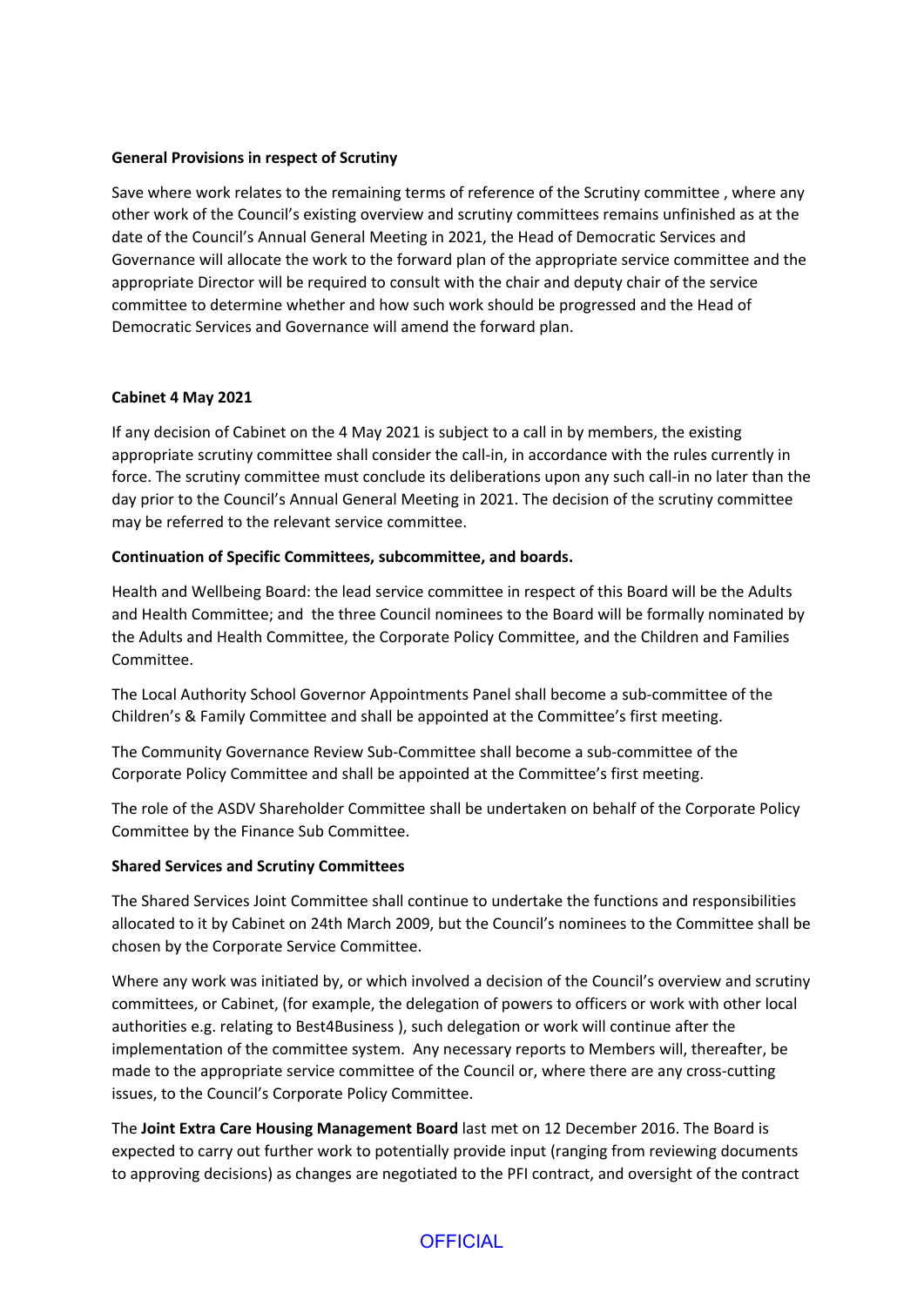management over the next two to three years. The Board comprises three Portfolio Holders from each authority nominated by the leader. Nominations will be made by the Chair of Corporate, Adults and the Finance Sub -Committee.

#### **The Appeals Sub-Committee**

This is a sub-committee of the Constitution Committee, which will no longer exist under the committee system arrangements. This function is transferred to the Corporate Policy Committee for reappointment of the sub-committee.

#### **Appointments to Outside Bodies**

Where an appointment is made entirely on the basis of Cabinet membership, the chair of the relevant service committee shall continue in that role until a Member of the appropriate service committee is appointed.

Any other outside appointments shall continue until the next appropriate review date.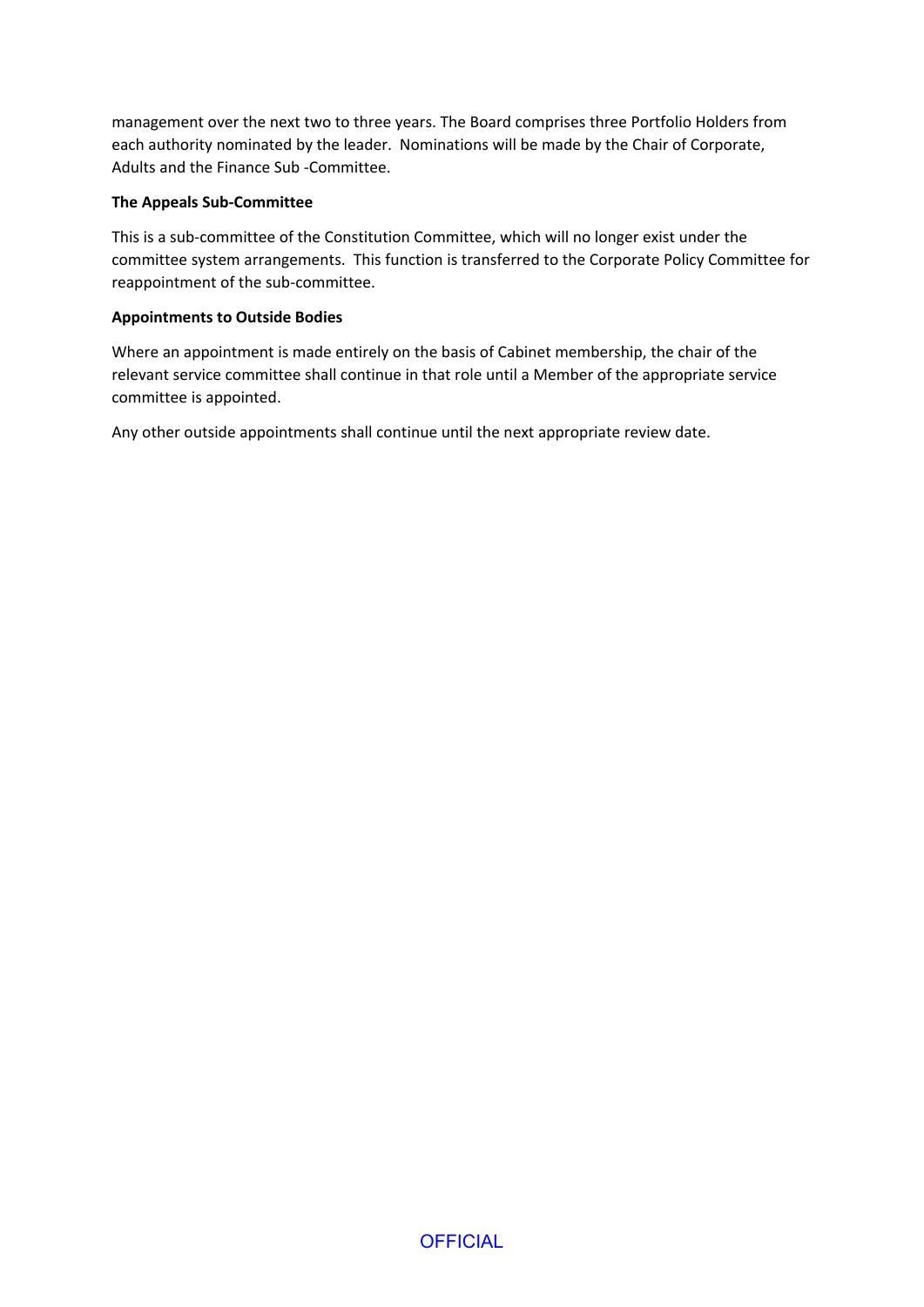# Indicative Budget Setting Process